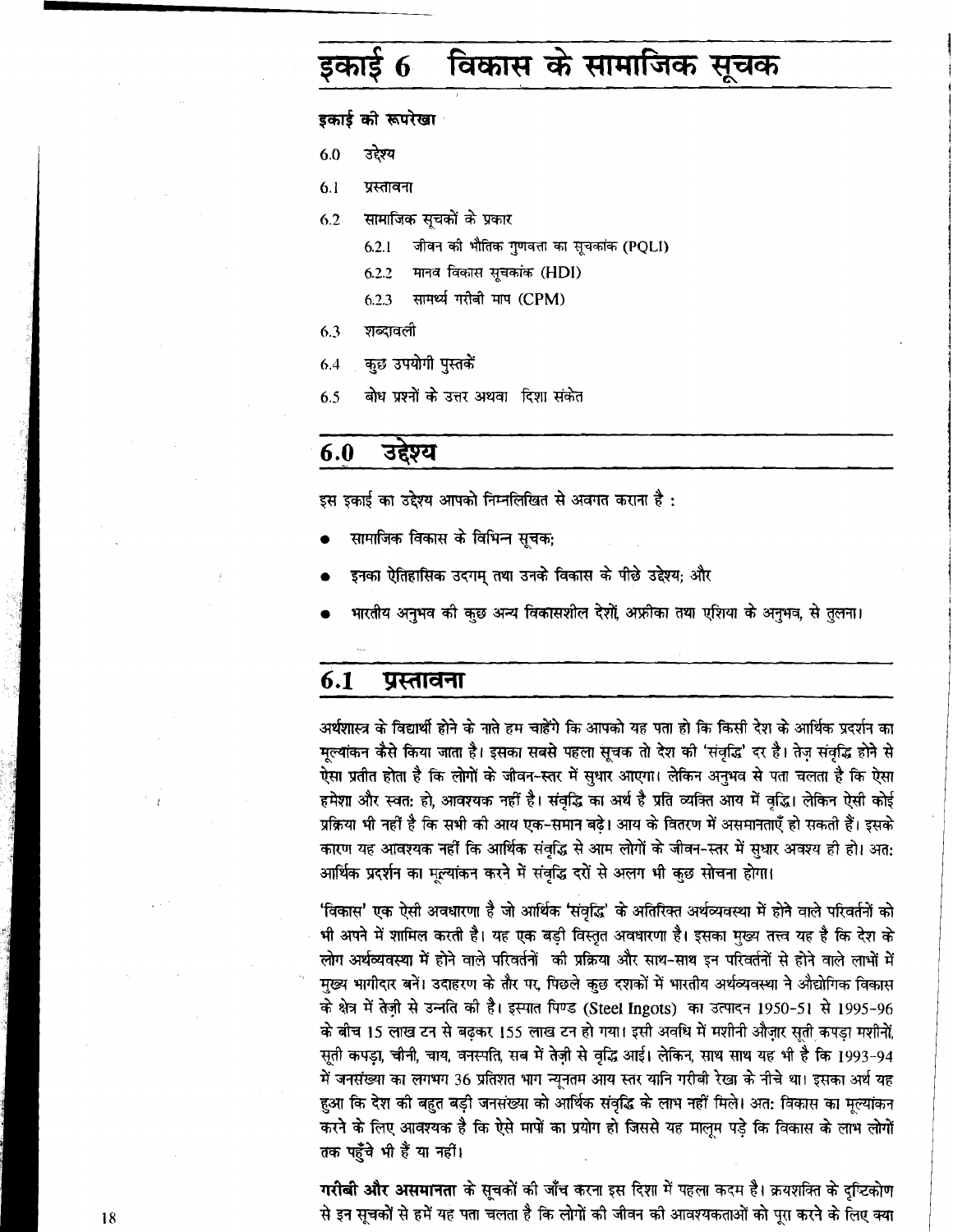प्राप्त हो रहा है। इसका एक और विकल्प है कि हम मख्यत: स्वास्थ्य और शिक्षा से संबंधित सामाजिक सूचकों के आधार पर देश का मूल्यांकन करें। इससे यह पता चलेगा कि इन सेवाओं तक लोगों की कितनी ू<br>पहुँच है। जीवन की भौतिक गुणवत्ता सूचकांक (Physical Quality of Life Index : PQLI) तथा मानव विकास सूचकांक (Human Development Index : HDI) इस वर्ग में आते हैं।

विकास के मल्यांकन का एक और विकल्प है जिसका आधार विकास से यह अपेक्षा है कि परिवर्तन प्रक्रिया .<br>में लोगों को प्रमुख भागीदारी हो। इस उद्देश्य को प्राप्त करने के लिए उनमें एक न्युनतम सामर्थ्य (Capability) होना आवश्यक है। यही तीसरे विकल्प का आधार है जोकि सामर्थ्य गरीबी सूचकांक (Capability Poverty Index: CPI) के रूप में है, इस अवधारणा को मानव विकास रिपोर्ट (1996) में पहली बार प्रस्तत किया गया था। सामर्थ्य के तीन प्रमुख सूचक हैं : रोगों से बचाव, शिक्षा तथा स्वास्थ्य (पोषण के रूप में)। ये सूचक पहले बताए गए सूचकों से भिन्न हैं। पहले बताए गए सूचक यह मापते हैं कि लोगों की सेवाओं को तरफ कितनी पहुँच है जबकि ये 'सामर्थ्य सूचक' ये बताते हैं कि कितने लोग इन सेवाओं से वंचित रहे हैं। इस प्रकार सामर्थ्य गरीबी सचकांक गरीबी मापने का एक वैकल्पिक तरीका है।

इस इकाई में मानव विकास के विभिन्न सूचकों की चर्चा की गई है। अन्य विकासशील देशों की तुलना में भारत में इनकी स्थिति की चर्चा भी की गई है।

### सामाजिक सूचकों के प्रकार  $6.2$

प्रति व्यक्ति 'सकल राष्टीय उत्पाद' (जी.एन.पी.) के विकास के माप के रूप में अपनाने में समस्याएँ आती हैं। कभी केवल यह नहीं है कि इससे आय की असमानताओं के कारण होने वाली समस्याओं का पता नहीं चलता बल्कि इसकी मुख्य आलोचना यह कहकर की जाती है कि जी.एन.पी. में वे गतिविधियाँ शामिल नहीं की जातीं जिनका बाज़ार में लेन-देन नहीं होता या फिर जिनकी कीमत नहीं लगाई जा सकती। इसका एक प्रमुख उदाहरण परिवार के सदस्यों द्वारा एक-दुसरे के लिए या स्वयं अपने लिए की गई सेवाएँ हैं। इससे दो अंतर पड़ते हैं। प्रथम, सकल राष्ट्रीय उत्पाद (जी.एन.पी.) का माप कम हो जाता है। दूसरे, समय के साथ-साथ इन सेवाओं का स्थान बाज़ार में बिकने वाली सेवाएँ लेने लगती हैं। उदाहरण के लिए मरीज की देखभाल संबंधी सेवाएँ लीजिए। मरीज की देखभाल पहले प्राय: घर के लोग घर के अंदर ही करते थे। लेकिन अब यह सेवा बाजार में बिकती है। यह सेवा अब अस्पतालों नर्सिंग होम में मिलती है। घर पर भी यह सेवा प्राप्त की जा सकती है। इससे स्पष्ट है कि जो सेवाएँ जी.एन.पी. में शामिल नहीं होती थीं, अब शामिल होने लगती हैं। इससे विभिन्न वर्षों में जी.एन.पी. की तुलना करने में कठिनाई आती है। विभिन्न देशों के बीच तुलना करने में भी यही कठिनाई आती है।

परिणामस्वरूप, विकास के माप के रूप में प्रति व्यक्ति जी.एन.पी. की कमियों को दूर करने के प्रयत्न किए गए हैं। इसके विकल्प या फिर पूरक के रूप में संयुक्त सूचकों का विकास किया गया है। इन सूचकों के दो वर्ग हैं- एक तो वे जो विकास के माप को सामाजिक, आर्थिक तथा राजनीतिक कारकों के एक-दूसरे पर सामान्य प्रभाव के रूप में देखते हैं; दूसरे वे जो विकास को जीवन की गुणवत्ता के रूप में देखते हैं। इन सबका उद्देश्य देश के मूल क्षेत्रों का मूल्यांकन करना है। ये वे क्षेत्र हैं जो जीवन-स्तर के विश्लेषण के अभिन्न अंग समझे जाते हैं। शिक्षा और स्वास्थ्य ऐसे दो मूल क्षेत्र हैं।

संयुक्त सूचकों के प्रथम वर्ग के बारे में शुरू के अध्ययनों में से एक अध्ययन संयुक्त राष्ट्र की एक संस्था UNRISD (United Nations Research Institute on Social Development) ने 1970 में किया। इसमें विकास के सबसे उपयुक्त सूचकों का चुनाव किया गया। परिणामस्व रूप संयुक्त सामाजिक विकास सूचकांक का निर्माण हुआ। कुल 73 सूचकों की जाँच की गई। लेकिन उनमें से केवल 16 सूचक (9 सामजिक एवं 7 आर्थिक) चुने गए (देखिए तालिका 1) देखिए

तालिका 1: संयुक्त राष्ट्र के सामाजिक विकास शोध संस्थान (UNRISD) द्वारा प्रयुक्त सामाजिक-आर्थिक विकास के मूल सूचकों की सूची

जन्म के समय जीवन प्रत्याशा

20 हज़ार और इससे अधिक आबादी वाले इलाकों में जनसंख्या का प्रतिशत

19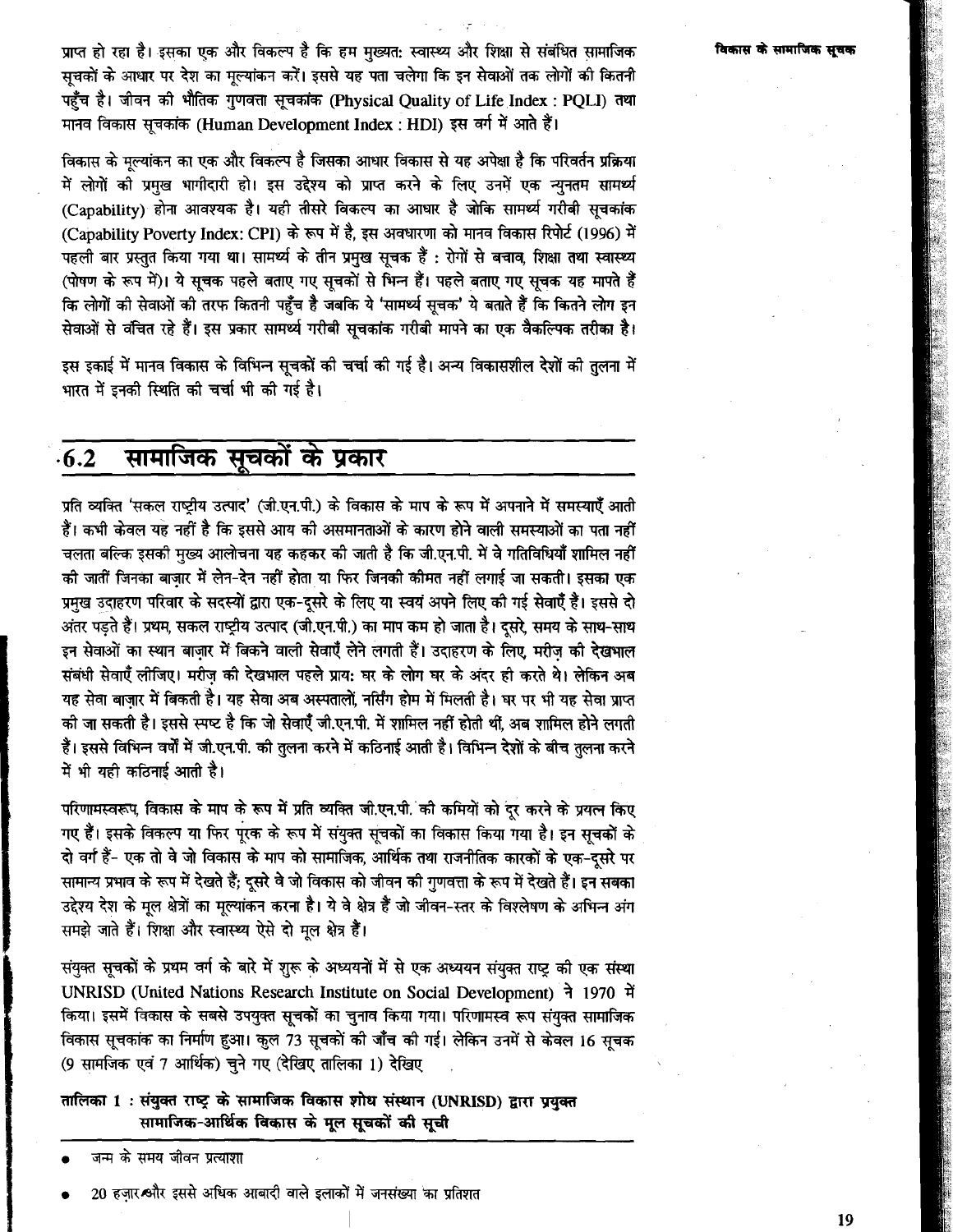### भारतीय अर्थव्यवस्था : संबद्धि तथा विकास

- प्रतिदिन प्रति व्यक्ति पशु प्रोटीन का उपभोग
- प्राथमिक और सैकेण्डरी दाखिलों की संख्या
- व्यावसायिक दाखिलों का प्रतिशत
- पति कमरा व्यक्तियों की संख्या
- प्रति हजार जनसंख्या पर समाचार-पत्र चलन (circulation)
- बिजली, गैस, जल आदि सहित आर्थिक तौर पर सक्रिय जनसंख्या का प्रतिशत
- प्रति परुष कषि श्रमिक द्वारा कषि उत्पादन
- कषि में बालिग परुष श्रमिकों का प्रतिशत
- किलोवॉट (KW) प्रति व्यक्ति बिजली उपभोग
- किलोग्राम प्रति व्यक्ति इस्पात उपभोग
- किलोग्राम कोयले के समान प्रति व्यक्ति ऊर्जा उपभोग
- विनिर्माण से उत्पन्न सकल घरेलू उत्पाद का प्रतिशत
- प्रति व्यक्ति विदेश व्यापाद (1960 में अमरीकी डॉलरों में)
- वेतन तथा मजदरी कमाने वालों का आर्थिक तौर पर सक्रिय कल जनसंख्या का प्रतिशत

ये सूचक इनके आपसी सह-संबंधों के आधार पर चुने गए। इनके सह-संबंधों की श्रेणी के आधार पर इनके भार (Weights) चुने गए। इस विकास सुचकांक का सह-संबंध प्रति व्यक्ति जी.एन.पी. की तुलना में व्यक्तिगत एवं सामजिक सुचकों से बहुत अधिक पाया गया। यह भी पाया गया कि विकास सुचकांक का प्रति व्यक्ति जी.एन.पी. से सह-संबंध विकासशील देशों की अपेक्षा विकसित देशों में अधिक था। अध्ययन ने यह निष्कर्ष निकाला की 500 डॉलर की प्रति व्यक्ति आय के स्तर (1960 की कीमतें पर) तक सामाजिक विकास की गति आर्थिक विकास की गति की अपेक्षा अधिक रहती है।

सामाजिक, आर्थिक तथा राजनीतिक कारकों के परस्पर प्रभाव के रूप में विकास के माप का एक और अध्ययन इरमा एडलमेन (Irma Adelman) तथा सिंथिया मोरिस (Cynthia Morria) ने किया। इन्होंने इन पहलुओं के विभिन्न 40 चरों के आधार पर 74 देशों का वर्गीकरण किया। इस कारक विश्लेषण (factor analysis) का उपयोग सामाजिक एवं राजनीतिक चरों तथा आर्थिक विकास के स्तरों के बीच निर्भरता की जाँच करना था ताकि कोई माप विकसित हो सके। शोधकर्ताओं ने मूल चरों और आर्थिक विकास के बीच बहत से सह-संबंध पाए।

कारक विश्लेषण के पीछे एक आदर्शी (normative) पूर्वधारणा है कि विकास का एक निश्चित पथ होता है। अत: विकासशील देशों का मूल्यांकन विकसित देशों के पथ के आधार पर किया जाता है। इस पूर्व-धारणा के पीछे कोई तर्कपूर्ण या ऐतिहासिक औचित्य नहीं लगता। इसके अतिरिक्त, प्रति हज़ार जनसंख्या के पीछे डॉक्टरों या अस्पताल में बिस्तरों की संख्या, या फिर प्राथमिक विद्यालयों में संख्या जैसी आगतों पर अधिक बल दिया जाता है, जबकि विकास का मुख्य उद्देश्य तो जीवन प्रत्याशा, साक्षरता जैसे 'उत्पादन' से है। यह कहना गलत नहीं होगा कि 'उत्पादन फलन' 'आगतों' को 'उत्पादन' में बदलता है। लेकिन ऐसा शायद ही कभी होता है। उदाहरण के तौर पर, प्रति हजार लोगों के पीछे डॉक्टरों की संख्या से यह पता नहीं चलता कि यह संख्या शहरों में कितनी है और गाँवों में कितनी और पिछड़े इलाकों में कितनी है और विकसित इलाकों में कितनी। इस आलोचना को ध्यान में रखते हुए बहुत से अध्ययन ऐसे संयुक्त सूचकों की तलाश में हैं जो विकास को अधिकांश जनसंख्या की आधारभूत आवश्यकताओं को पूरा करने के रूप में या फिर जीवन की गणवत्ता के रूप में मापें।

# बोध प्रश्न 1

1) प्रति व्यक्ति राष्ट्रीय उत्पाद (जी.एन.पी.) एक देश के जीवन-स्तर यानि लोगों के कल्याण का अनुपयुक्त माप क्यों कहा जाता है? (पाँच वाक्यों में उत्तर दीजिए।)

20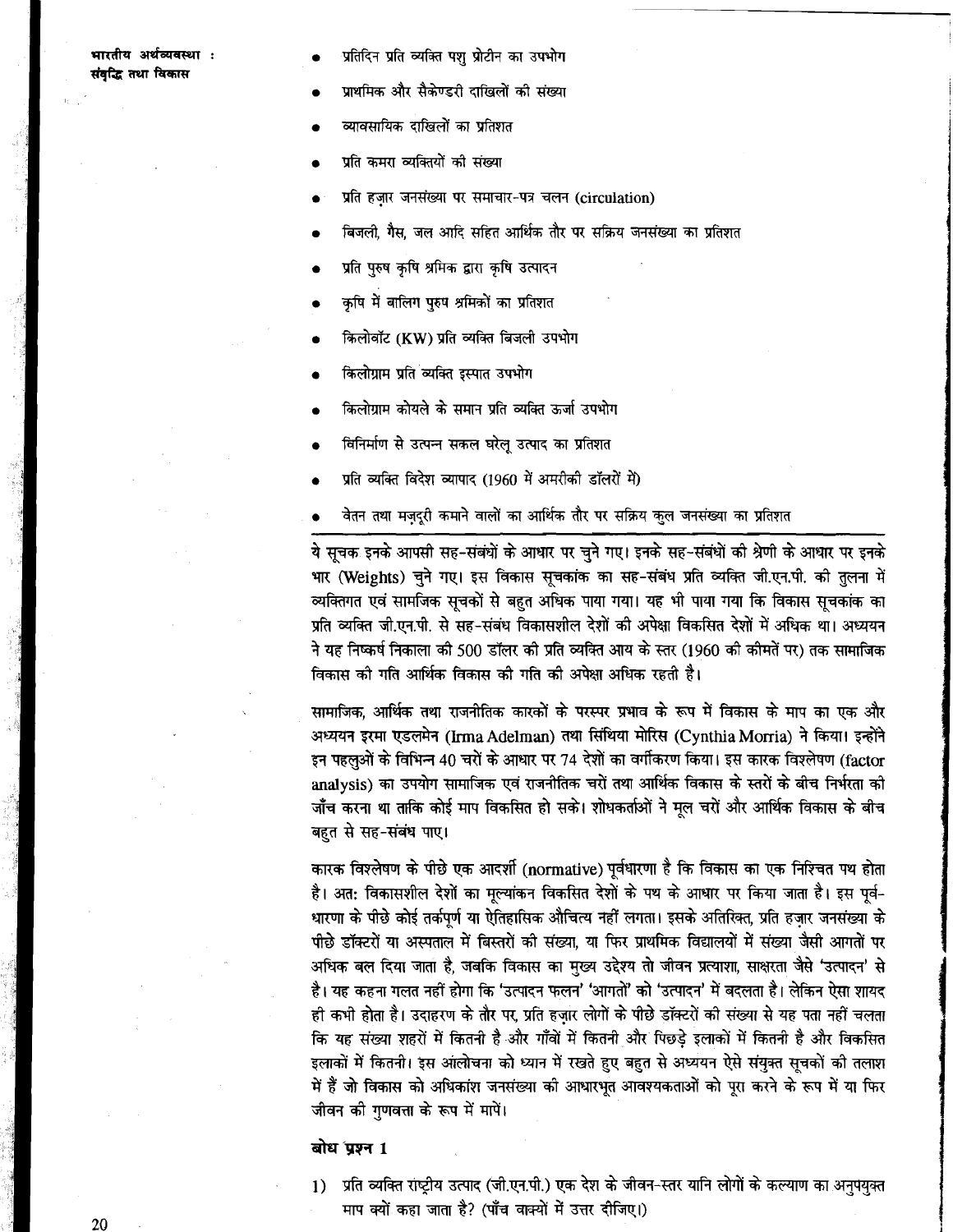# 6.2.1 जीवन की भौतिक गुणवत्ता का सूचकांक (The Physical Quality of Life Index-PQLI)

इस दिशा में एक जाना-माना प्रयत्न मोरिस डी. मोरिस (Morris D.Morris) द्वारा विकसित जीवन की भौतिक गुणवत्ता का सूचकांक (PQLI) था। एक साधारण संयुक्त सूचकांक बनाने के लिए तीन सूचकों का प्रयोग किया गया :

एक वर्ष की आयु पर जीवन प्रत्याशा  $1)$ 

शिशु मृत्यु दर 2)

साक्षरता दर। 3)

हर सचक का माप 1 से लेकर 100 तक है। 1 का अर्थ सबसे खराब प्रदर्शन तथा 100 का अर्थ सर्वोत्तम प्रदर्शन है। 77 वर्ष की जीवन प्रत्याशा को उच्चतम माप यानि 100 दिया गया (स्वीडन ने यह प्रत्याशा को सबसे कम यानी 1 का माप दिया गया |यह स्थिति गिन्नी (Guinea-Bissa) में थी।। इन दो सीमाओं के बीच प्रत्येक देश का श्रेणीकरण (ranking) किया गया। उदाहरण के तौर पर, 52 वर्ष की जीवन प्रत्याशा इसकी उच्चतम सीमा 77 वर्ष और न्यूनतम सीमा 28 वर्ष के मध्य में है। अत: इसे 50 का माप दिया गया। इसी तरह, शिशु मृत्यु दर की उच्चतम सीमा 9 प्रति हज़ार (1973 में स्वीडन में) तथा न्यूनतम सीमा 229 प्रति हजार [1950 में गेबन (Gabon)] निश्चित की गई। साक्षरता दर प्रतिशत में मापी जाती है, अत: जितना प्रतिशत उतना ही माप। एक देश को जीवन प्रत्याशा, शिश मत्यदर तथा साक्षरता दर 1 से लेकर 100 तक का माप देने के बाद, इन सबको एक-समान भार (weight) देते हुए इनकी भारित औसत लेकर देश का संयुक्त सूचकांक ज्ञात किया जाता है।

हालाँकि अध्ययन से पता चलता है कि कम प्रति व्यक्ति जी.एन.पी. वाले देशों का पी.क्य.एल.आई. कम और अधिक प्रति व्यक्ति जी.एन.पी. वाले देशों का अधिक पी.क़्यू.एल.आई. होता है, लेकिन फिर भी जी.एन.पी. तथा पी.क्यू.एल.आई. के बीच बहुत करीबी सह-संबंध नहीं था। कुछ देश जिनका प्रति व्यक्ति जी.एन.पी. बहुत अधिक था उनका पी.क्यू.एल.आई. बहुत कम था, यहाँ तक कि सबसे गरीब देशों की औसत से भी कम। कुछ अन्य देश जिनका प्रति व्यक्ति जी.एन.पी. बहुत कम था, उनका पी.क्यू.एल.आई. उच्च मध्यम आय वर्ग के देशों की औसत से अधिक था। तालिका-2 में विकासशील देशों का प्रति व्यक्ति आयों एवं पी.क्यू. एल.आई. के आधार पर श्रेणीकरण किया गया है।

तालिका 2: प्रति व्यक्ति सकल राष्ट्रीय उत्पाद (GNP) एवं जीवन की भौतिक गुणवत्ता का सूचकांक (PQLI)

| देश       | प्रति व्यक्ति जी.एन.पी.(डॉलरों में) | पी.क्यू.एल.आई. |
|-----------|-------------------------------------|----------------|
| गेम्बिया  | 348                                 | 20             |
| अंगोला    | 790                                 | 21             |
| सूडान     | 380                                 | 34             |
| तंजानिया  | 299                                 | 58             |
| जिम्बाबवे | 815                                 | 63             |
| चीन       | 304                                 | 75             |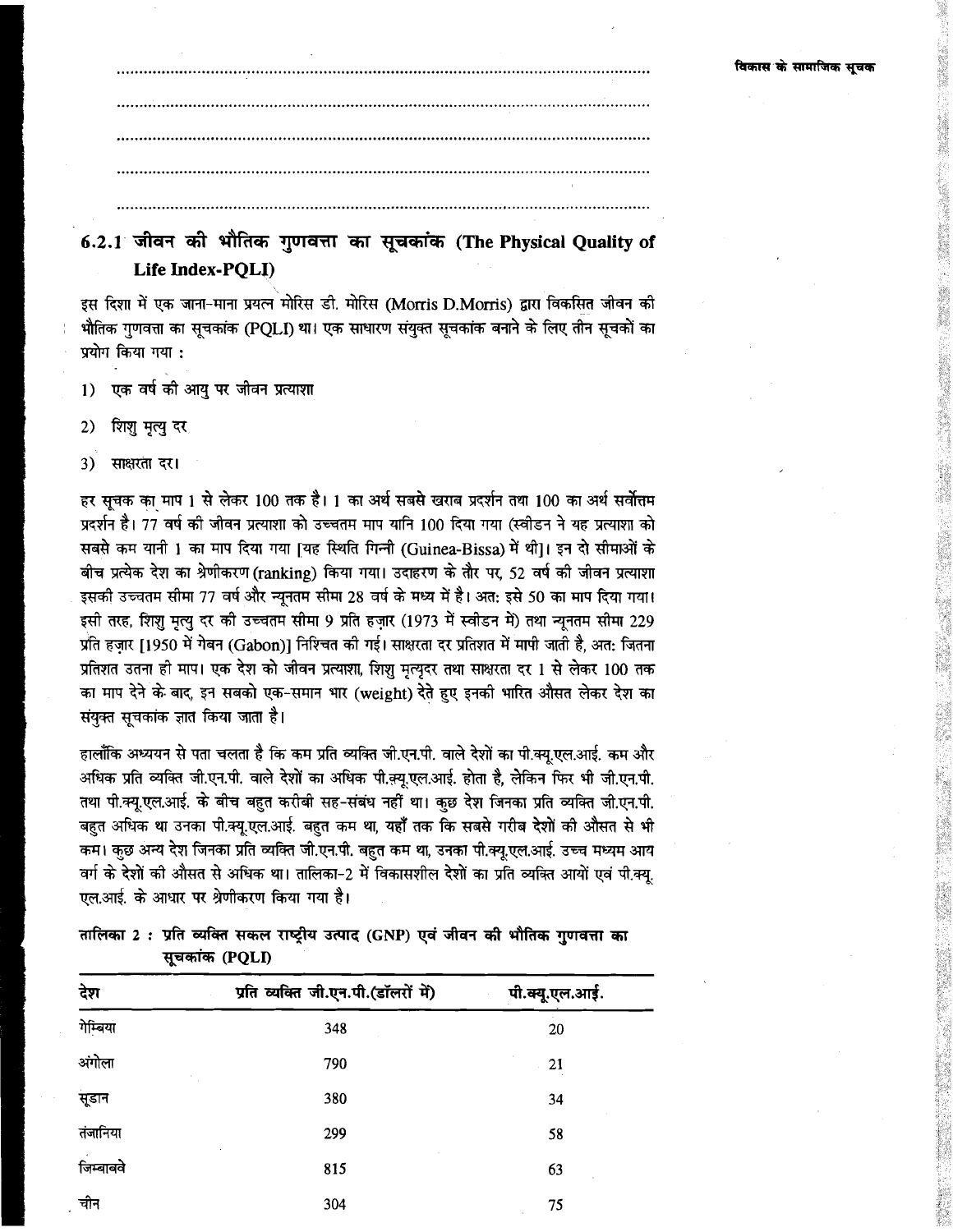भारतीय अर्थव्यवस्था : संबद्धि तथा विकास

| पाकिस्तान<br>$\vec{q}$ | 349   | 40              |
|------------------------|-------|-----------------|
| भारत                   | 253   | 42              |
| श्रीलंका               | 302   | 82              |
| सिंगापुर               | 5220  | 86              |
| ताइवान                 | 2503  | 87              |
| सऊदी अरब               | 12720 | 40              |
| इराक                   | 3020  | 48<br>$\bullet$ |
| ब्राज़ील               | 2214  | 72              |

स्रोत : टोडारो, एम. पी. (1994): इकनॉमिक डिवलपमैंट पाँचवा एडीशन।

इससे पता चलता है कि प्रति व्यक्ति जी.एन.पी. में वृद्धि से पहले ही जीवन की आधारभृत गुणवत्ता में .<br>सुधार प्राप्त किए जा सकते हैं। इससे यह भी पता चलता है कि प्रति व्यक्ति जी.एन.पी. का ऊँचा होना इस बात की गारंटी नहीं है कि जीवन की गुणवत्ता भी अधिक होगी। नोट कीजिए कि लगभग एक-समान प्रति व्यक्ति जी.एन.पी. स्तर वाले कई ऐसे देश हैं जिनके पी.क्यू.एल.आई. में बहुत विभिन्नताएँ हैं जैसे अंगोला और जिम्बाबवे, चीन और भारत, तनजानियाँ और गेम्बिया, ताइवान और इराक। सऊदी अरब और श्रीलंका में तो यह विषमता बहुत अधिक है।

# बोध प्रश्न 2

- 1) जीवन की भौतिक गुणवत्ता का सूचकांक के रूप में संयुक्त बनाने में प्रयुक्त तीन सूचक कौन-से हैं?
	- क)
	- ख)
	- ग)

2) यदि यह माप हो तो देश का प्रदर्शन सर्वोत्तम माना जाता है :

- क) 100
- <sup>ा</sup>ख) 10
- ग)  $\mathbf{1}$
- घ)  $20$
- 3) सभी देशों के जी.एन.पी. और पी.क्यू.एल.आई. में बहुत अधिक सह-संबंध होता है। यह सही है अथवा  $\eta$ लंत $\eta$

4) पी.क्यू.एल.आई. के बारे में अधिक जी.एन.पी. वाले देशों और कम जी.एल.पी. वाले देशों का अनुभव पाँच वाक्यों में बताइए।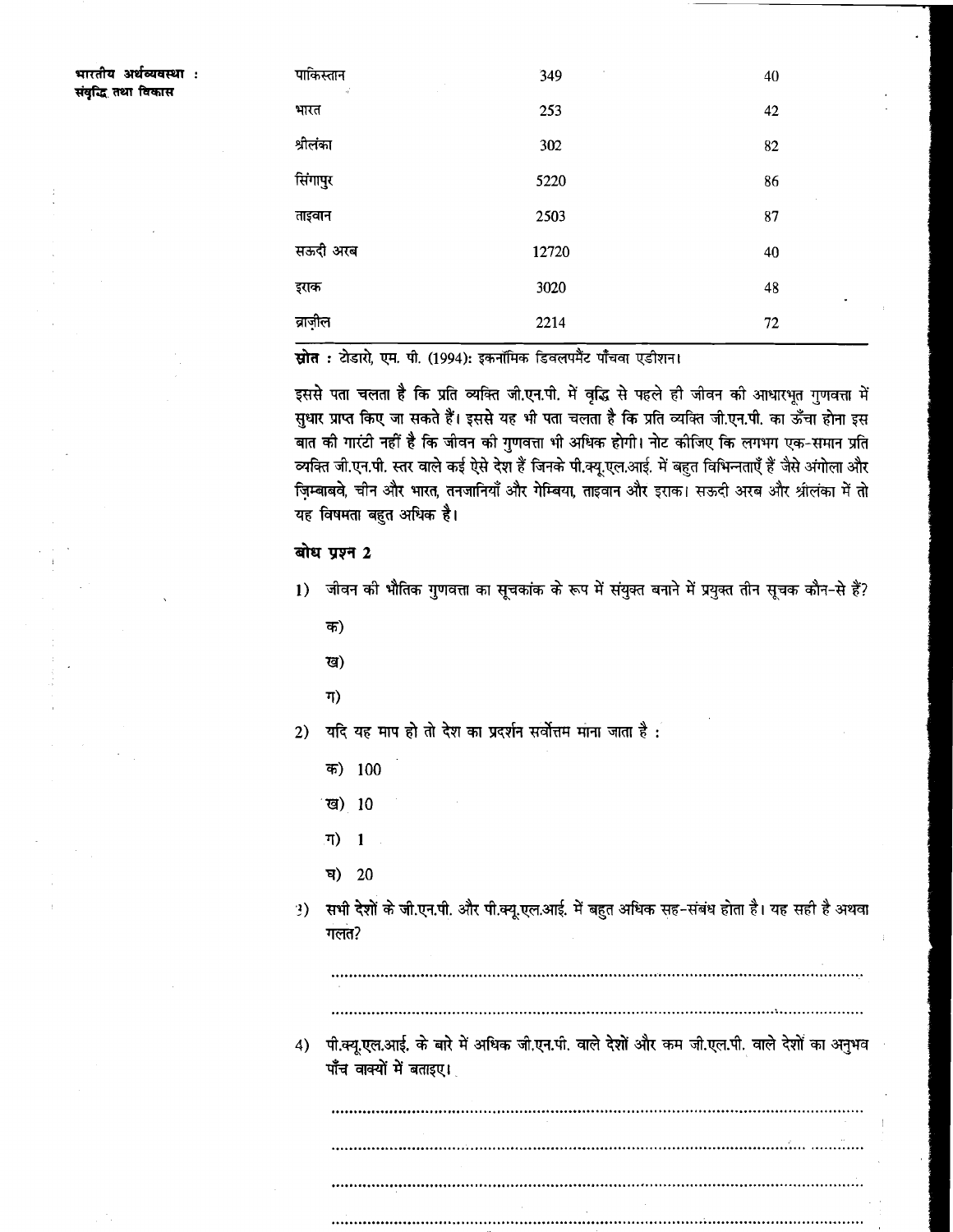# 6.2.2 मानव विकास सूचकांक (Human Development Index)

संयुक्त राष्ट्र विकास कार्यक्रम (United Nations Development Programme- UNDP) ने 1990 के प्रारंभ में अपनी मानव विकास रिपोर्ट (Human Development Report) की वार्षिक शृंखला में विकासशील एवं विकसित देशों में सामाजिक-आर्थिक विकास के तुलनात्मक स्तरों के विश्लेषण का नवीनतम एवं महत्त्वाकांक्षी प्रयत्न किया है। इन रिपोर्टों के पीछे मुख्य उद्देश्य मानव विकास सूचकांक (Human Development Index) यानि HDI का निर्माण करना और इसमें सुधार लाना है। पी.क्यू.एल.आई. की तरह एच.डी.आई. का माप भी शुन्य से लेकर 100 तक है। शुन्य का अर्थ सबसे कम मानव विकास जबकि 100 का अर्थ सबसे अधिक मानव विकास है। यह विकास के तीन उद्देश्यों पर आधारित है:

दीर्घायु, जो जन्म के समय जीवन प्रत्याशा द्वारा मापी जाती है।  $1)$ 

- ज्ञान, जोकि प्रौढ़ साक्षरता (दो-तिहाई भार) तथा स्कूल में पढ़ाई के औसत वर्ष (एक-तिहाई भार) के  $2)$ भारित औसत द्वारा मापा जाता है।
- 3) आय, जोकि समायोजित प्रति व्यक्ति आय द्वारा मापी जाती है। (यह समायोजन प्रत्येक देश की मृद्रा की क्रय-शक्ति में विभिन्नताओं और आय की तेज़ी से गिरती सीमांत उपयोगिता की पूर्व-धारणा के आधार पर किया जाता है।)

विकास के इन तीन मापों का प्रयोग करके एक जटिल फार्मुले द्वारा 1990 में 160 देशों के आँकड़ों के आधार पर, एच.डी.आई. ने सभी देशों को तीन वर्गों में बाँटा है:

निम्न मानव विकास (0.00 से 0.49 तक)

मध्यमं मानव विकास (0.50 से 0.79 तक)

उच्च मानव विकास (0.80 से 1.00 तक)

यहाँ यह ध्यान रखना आवश्यक है कि एच.डी.आई. माप मानव विकास का सापेक्ष माप है, न कि निरपेक्ष। इसका केन्द्र विकास के परिणामों (दीर्घ आयु ज्ञान एवं आय) पर है न कि साधनों (यानि केवल प्रति व्यक्ति जी.एन.पी.) पर। इसके अतिरिक्त, जबकि पी.क्यू.एल.आई. स्वास्थ्य और शिक्षा के भौतिक सूचकों पर केंद्रित है, एच.डी.आई. में आय की भी भूमिका है क्योंकि इसमें समायोजित वास्तविक प्रति व्यक्ति आय एक सूचक के रूप में शामिल है। इस दृष्टि से विकास के सूचक में एच.डी.आई. को पी.क्यू.एल.आई. एवं प्रति व्यक्ति जी.एन.पी. का सुधरा हुआ रूप कह सकते हैं।

तालिका 3 : मानव विकास सूचकांक (HDI) एवं सामर्थ्य गरीबी सूचकांक (CPM) की प्रति व्यक्ति सकल घरेलू उत्पाद (GDP) से तुलना (1993)

| देश                  | प्रति व्यक्ति वास्तविक<br>जी.डी.पी.(PPP\$) | एच.डी.आई.<br>$\mathbf{r}$ | सी.पी.एम. |
|----------------------|--------------------------------------------|---------------------------|-----------|
| संयुक्त राज्य अमरीका | 24680                                      | 0.940                     |           |
| स्वीडन               | 17900                                      | 0.933                     |           |
| जापान                | 20660                                      | 0.938                     |           |
| दक्षिण कोरिया        | 9710                                       | 0.886                     | 8.6       |
| पाकिस्तान            | 2160                                       | 0.442                     | 19.3      |
| भारत                 | 1240                                       | 0.436                     | 61.5      |
| बंग्लादेश            | 1290                                       | 0.365                     | 76.9      |
| चीन                  | 2330                                       | 0.609                     | 17.5      |
| इंग्लैण्ड            | 17230                                      | 0.924                     |           |
| जर्मनी <sup>ः</sup>  | 18840                                      | 0.920                     |           |
| ब्राज़ील             | 5500                                       | 0.796                     | 10.0      |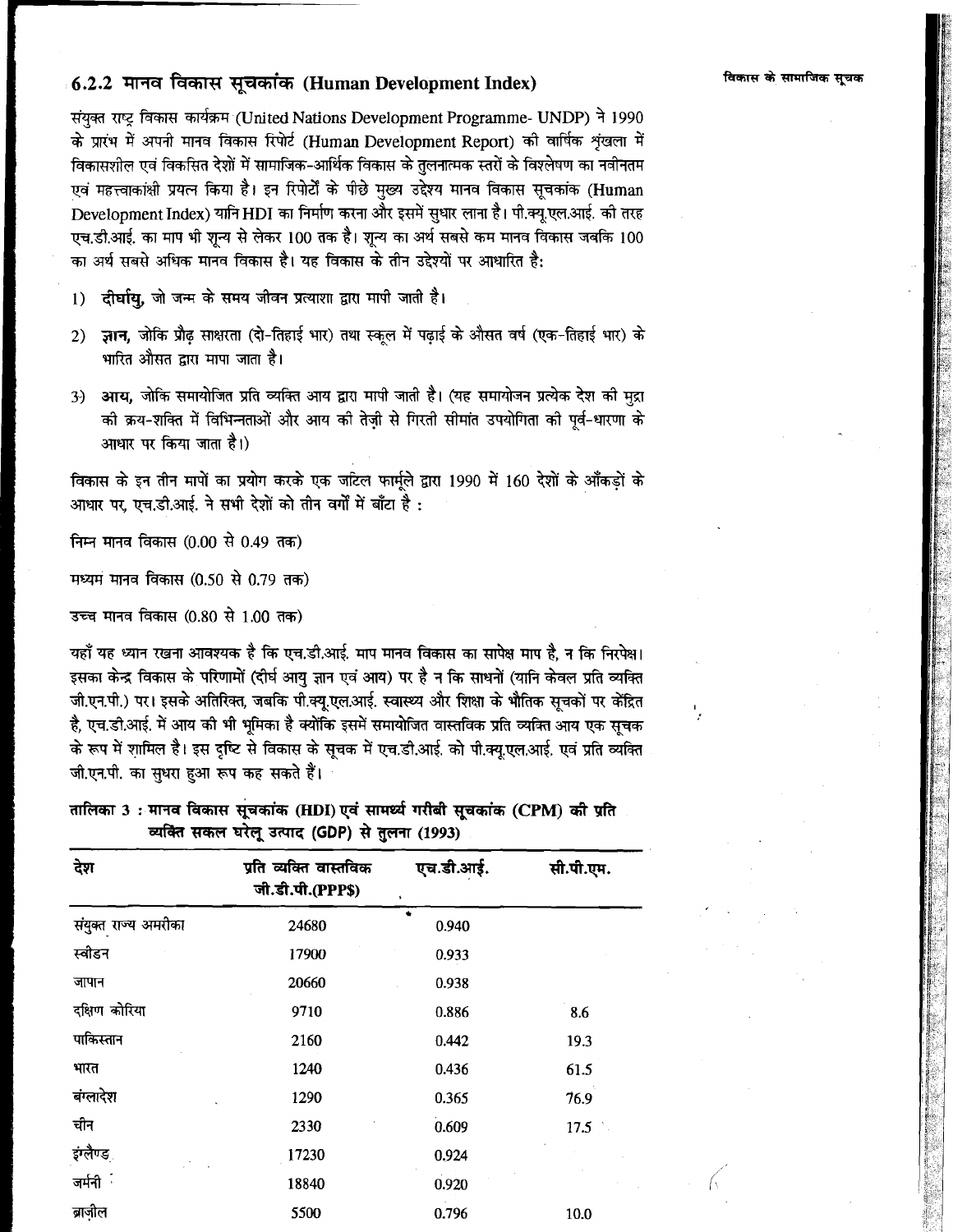श्मारतीय अर्थव्यवस्था : संवद्धि तथा विकास

| तंजानिया<br>m.                             | 630   | 0.364    | 39.4 |
|--------------------------------------------|-------|----------|------|
| इराक                                       | 3413  | 0.599    | 39.9 |
| अल्जीरिया                                  | 5570  | $-0.746$ | 49.5 |
| कुवैत                                      | 21630 | 0.836    | 10.8 |
| $\bullet$<br>.<br>$\overline{\phantom{a}}$ |       |          |      |

**स्रोत :** मानव विकास रिपोर्ट (एच. डी. आर.) 1996।

तालिका-3 में कुछ चुने हुए देशों का मानव विकास सूचकांक यानी एच.डी.आई. दिया गया है और साथ में प्रति व्यक्ति सकल घरेलु उत्पाद (डॉलर में क्रय-शक्ति समानता) भी दिया गया है। इन दोनों की श्रेणियों में अंतर के आधार पर देशों की तुलना की गई है। सकारात्मक अंतर यह दिखाता है कि यदि प्रति व्यक्ति सकल घरेलु उत्पाद के स्थान पर एच.डी.आई. का प्रयोग करे तो एक देश की श्रेणी (rank) कितनी अधिक हो जाती है। नकारात्मक अंतर दिखाता है कि यह कितनी कम हो जाती है। स्पष्टत: एच.डी.आई. के लिए, या फिर पी.क्यू.एल.आई. जैसे संयुक्त सामाजिक सूचक के लिए यह एक नाजुक स्थिति है। यदि प्रति व्यक्ति जी.डी. पी. अथवा जी.एन.पी. के स्थान पर एच.डी.आई. का प्रयोग करने से देशों के श्रेणीकरण में कोई विशेष अंतर नहीं आता, तो सामाजिक-आर्थिक विकास के माप में जी.एन.पी. का प्रयोग आसानी से किया जा सकता है (जैसा कि कुछ अर्थशास्त्रियों का विचार है)। ऐसे में स्वास्थ्य एवं शिक्षा सूचकों के बारे में चिंता करने की कोई आवश्यकता नहीं रह जाती।

तालिका-3 में हम देखते हैं कि एच.डी.आई. माप पर आधारित श्रेणीकरण तथा प्रति व्यक्ति जी.डी.पी. (PPP \$) पर आधारित श्रेणीकरण में कोई प्रत्यक्ष समानता नहीं है। यह देखते हुए कि उच्च एच.डी.आई. वाले देशों को समायोजित प्रति व्यक्ति जी.डी.पी.भी ऊँची है, यह बात कुछ दिलचस्प लगती है। एक वर्ग के भीतर और कभी-कभी वर्गों के बीच हम यह पाते हैं कि कछ देश जिनका एच.डी.आई. काफी अधिक है. उनकी प्रति व्यक्ति आय काफी कम है। उदाहरण के तौर पर गिनी (0.306 की अपेक्षा तंजानिया का एच. डी.आई. (0.364) कुछ अधिक है हालाँकि गिनी की प्रति व्यक्ति आय तंजानिया से लगभग तीन गना अधि ाक है। ऐसे कुछ उदाहरण और भी हैं जिससे यह स्पष्ट हो जाता है कि केवल जी.एन.पी. पर ही पूरा बल देने से अल्प-विकसित देशों में गरीबी या वंचन (deprivation) की समस्या को हल नहीं किया जा सकता।

हालाँकि एच.डी.आई. से विकास का विस्तृत रूप ज्ञात होता है, फिर भी निम्नलिखित पर ध्यान देना आवश्यक है :

- 1) इसकी रचना आंशिक तौर पर ऐसी राजनीतिक रणनीति से प्रेरित है जिसका उद्देश्य विकास के स्वास्थ्य और शिक्षा पहलुओं पर ध्यन केन्द्रित करना है:
- 2) लीन सूचक अच्छे तो है लेकिन आदर्श नहीं (उदाहरण के तौर पर संयुक्त राष्ट्र की टीम चाहती थी कि पाँच वर्ष से कम उम्र के बच्चों का पोषण स्तर उनका आदर्श स्वास्थ्य सचक हो, लेकिन इसके बारे में .<br>ऑकड़े उपलब्ध नहीं है):
- 3) राष्ट्रीय एच.डी.आई. से देश के भीतर इसमें असमानताओं के बारे में पता नहीं चल सकता।
- 4) प्रति व्यक्ति जी.एन.पी. के साथ-साथ अन्य सामाजिक सूचकों को भी देखने का वैकल्पिक दृष्टिकोण अभी भी एक सम्मानित दृष्टिकोण है; और
- 5) यह भी याद रखना आवश्यक है कि यह सूचकांक सापेक्षिक विकास, न कि निरपेक्ष विकास का सूचकांक है। यदि सभी देशों में अपने भार के अनुसार सुधार आता है तो सबसे गरीब देशों को उनके अपने विकास का श्रेय नहीं मिलेगा।

# 6.2.3 सामर्थ्य गरीबी माप (The Capability Poverty Measure)

अ़मृत्य सेन (Amartya Sen) की सहायता से 'Human Development Report (1996)' ने एक बहुं-आयामी माप का आविष्कार किया। यह सामर्थ्य गरीबी सूचकांक (Capability Poverty Measure) यानी सी.पी.एम. (CPM) कहलाया। इस सूचकांक का केंद्र वंचन (deprivations) था न कि उपलब्धता। विकास प्रक्रिया में लोगों की भागीदारी उनके सामर्थ्य पर निर्भर होती है। सामर्थ्य स्वास्थ्य और शिक्षा पर निर्भर होता है। इसमें आधारभूत बात उत्तरजीविका (survival) तथा शिक्षा और विभिन्न सार्वजनिक या निजी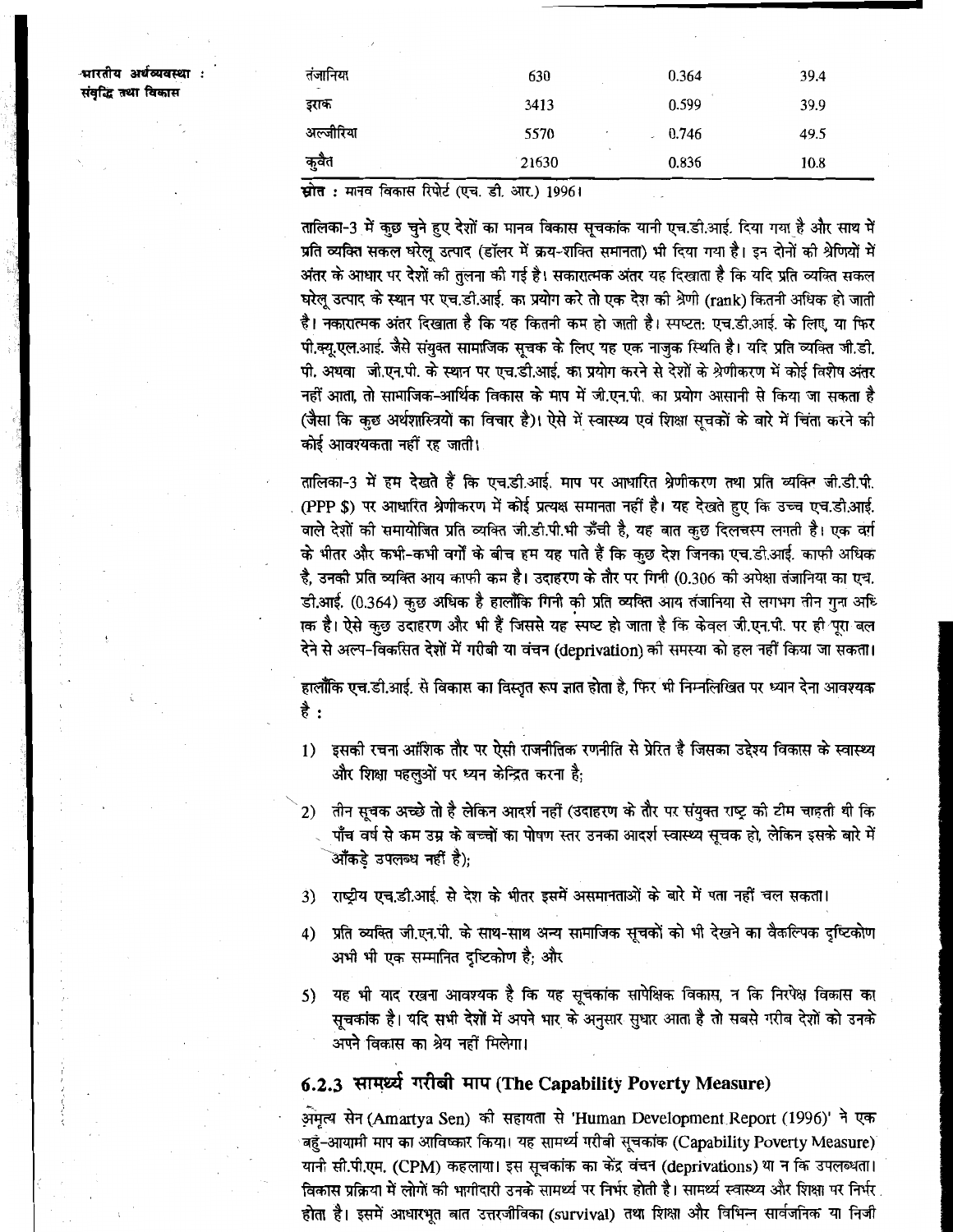संसाधनों तक पहुँच की है। ऐसा विश्वास है कि यह सूचकांक उन लोगों का सही चित्र प्रस्तुत करता है जोकि इतने वंचित हैं कि उनके पास अपना जीवन सुधारने का कोई मौका नहीं है।

इस रिपोर्ट में मानव गरीबों को वंचनों के आधार पर मापा गया है :

- जीवन से वंचन (सबसे कम विकसित देशों के लगभग एक-तिहाई लोग 40 वर्ष की आयु से अधिक  $1)$ जीवित रहने की आशा नहीं रखते):
- 2) बुनियादी (Basic) शिक्षा से वंचन (विशेषतौर पर लड़कियों की);
- सुरक्षित जल सहित सार्वजनिक एवं निजी संसाधनों तक पहुँच से वंचन। 3) Ť

इन सबके सूचक ये हैं- कम वजन वाले पाँच वर्ष से कम आयु के बच्चों का प्रतिशत, 15 वर्ष की आयु से अधिक अनपढ़ स्त्रियों का प्रतिशत तथा ऐसे जन्मों (births) का प्रतिशत जो कि प्रशिक्षित स्वास्थ्य कर्मचारियों की सहायता से नहीं हुए। इस प्रकार, सी.पी.एम. सामर्थ्यताओं की कमी पर केंद्रित है, न कि देश को औसत सामर्थ्यताओं पर।

तालिका-3 में कम विकसित देशों के सी.पी.एम. के आँकड़े भी प्रस्तुत किए गए हैं। यह नोट करना आवश्यक है कि सी.पी.एम. पर आधारित श्रेणीकरण एच.डी.आई. पर आधारित श्रेणीकरण से मेल नहीं खाता। जबकि यह नए सूचकांक की रचना आधार है, इससे इन क्षेत्रों में सरकारी हस्तक्षेप से संबंधित सिफारिशों पर भी प्रभाव पडता है। सरकारी हस्तक्षेप के उद्देश्यों में उचित फेर-बदल किया जाता है। प्रति व्यक्ति जी.एन.पी. (अमरीकी डॉलर में) के हिसाब से भारत विश्व के सबसे गरीब देशों में से एक है। कई गरीब अफ्रीकी देशों का प्रदर्शन बेहतर रहा है। तालिका-2 से पता चलता है कि श्रीलंका, पाकिस्तान, इराक, गेम्बिया, अंगोला, तंजानिया, जिम्बाबवे, यहाँ तक कि सडान का प्रति व्यक्ति जी.एन.पी. भारत की अपेक्षा अधिक रहा है लेकिन पी.क्यू. एल.आई. के हिसाब से पाकिस्तान, गेम्बिया, अंगोला, सूडान की श्रेणी भारत की अपेक्षा नीचे है। अत: यह सुस्पष्ट है कि संवृद्धि और अपनी जनसंख्या के जीवन स्तर में सुधार के मामले में भारत का अनुभव एक मिला-जुला अनुभव रहा है।

तालिका-3 से पता चलता है कि दक्षिण कोरिया और कुवैत का एच.डी.आई. (क्रमश: 0.886 तथा 0.836) लगभग एक-सा है, जबकि दक्षिण कोरिया की प्रति व्यक्ति आय कुवैत का केवल 40 प्रतिशत के लगभग है। इससे यह संकेत मिलता है कि बेहतर मानव विकास के लिए प्रति व्यक्ति आय का ऊँचा स्तर आवश्यक तो है लेकिन अपने आप में काफी नहीं है। चीन और इराक में लगभग यही स्थिति है। दोनों का एच.डी.आई. लगभग एक-समान है जबकि चीन की प्रति व्यक्ति आय इराक से 35 प्रतिशत कम है। हम कोई से भी माप लें, तालिका-3 से पता चलता है कि विश्व के अधिकतर देशों की तुलना में तीव्र संवद्धि और अपनी जनसंख्या की जीवन की गुणवत्ता में सुधार लाने के लिए भारत को अभी बहुत दूर तक चलते रहना है।

# बोध प्रश्न 3

1) UNRISD द्वारा विकसित सूचकांकों तथा एच.डी.आई. और पी.क्यू.एल.आई. सूचकांकों के बीच क्या अंतर है? इन सुचकांकों में वर्णन कीजिए।

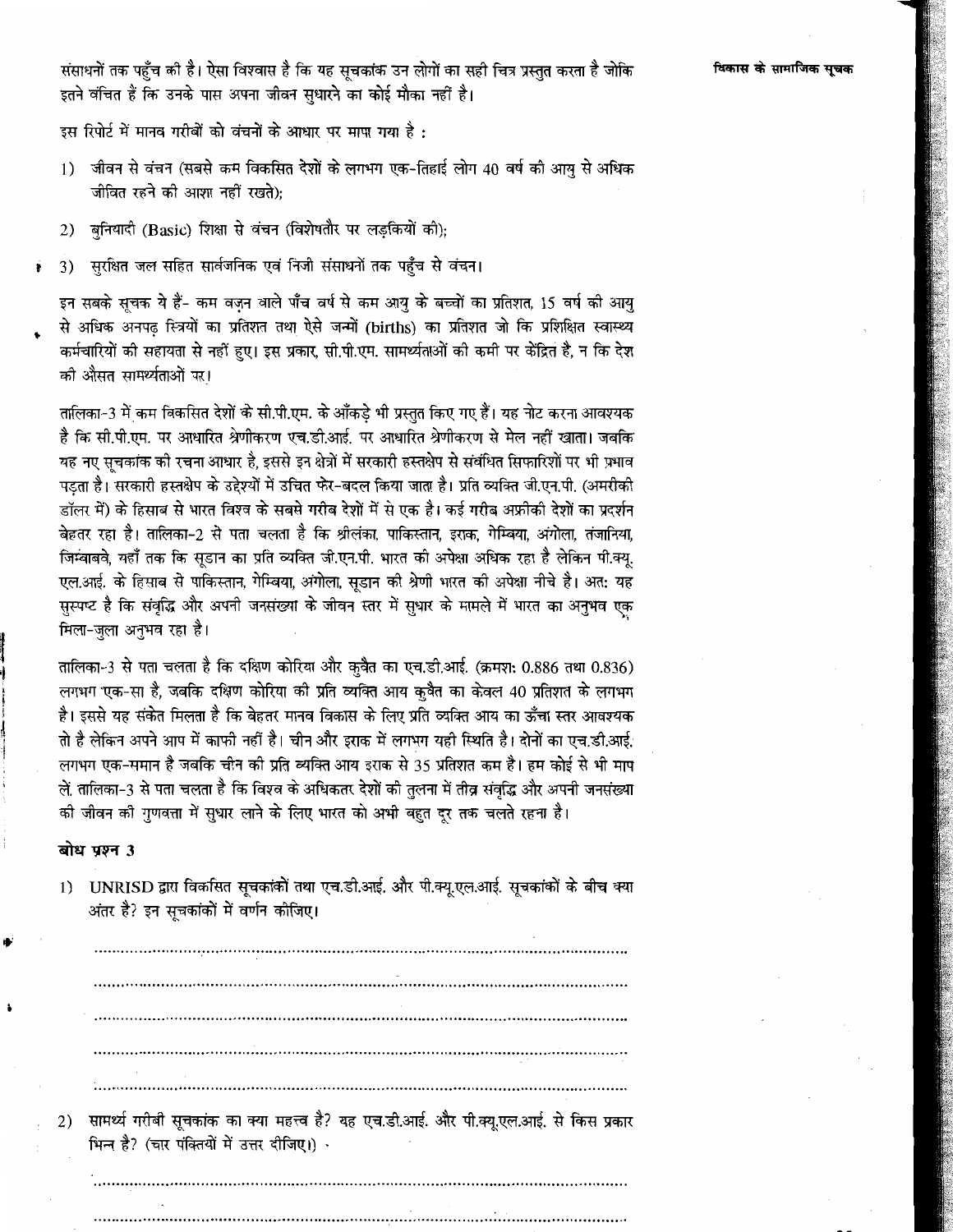3) एच.डी.आई. और पी.क्यू.एल. आई. को लीजिए और बताइए कि इन दोनों विकास सूचकों के नीति संबंधी अर्थों में अंतर है? (पाँच पंक्तियों में उत्तर दीजिए।)

भारतीय अर्थव्यवस्था : संवृद्धि तथा विकास

- 
- 4) यू.एन.आर.आई.एस.डी. (UNRISD) पर आधारित सूचकांकों संबंधी नीति एच.डी.आई./पी.क्यू.एल. आई. पर आधारित सूचकांकों से संबद्ध नीतियाँ किस प्रकार अलग हैं? स्पष्ट कीजिए।

### शब्दावली  $6.3$

| मानव विकास सूचकांक |                      | जन्म के समय जीवन प्रत्याशा, शैक्षिक उपलब्धि एवं समायोजित<br>प्रति व्यक्ति वास्तविक आय पर आधारित राष्ट्रीय सामाजिक-आर्थिक<br>विकास को मापने वाला सूचकांक।                                                                                                                                                                                                                                          |
|--------------------|----------------------|---------------------------------------------------------------------------------------------------------------------------------------------------------------------------------------------------------------------------------------------------------------------------------------------------------------------------------------------------------------------------------------------------|
| प्रति व्यक्ति आय   | $\ddot{\cdot}$       | राष्ट्रीय आय को कुल जनसंख्या से भाग देने पर प्राप्त।                                                                                                                                                                                                                                                                                                                                              |
| शिशु मृत्युदर      |                      | प्रति 1000 नवजात शिशुओं की जन्म और उनके एक वर्ष की आयु<br>के बीच मृत्यु।                                                                                                                                                                                                                                                                                                                          |
| जीवन-स्तर          | $\ddot{\phantom{a}}$ | जिस सीमा तक एक व्यक्ति, परिवार या व्यक्तियों का समूह अपनी<br>भौतिक और आध्यात्मिक आवश्यकताएँ पूरी कर सकता है। यदि वे<br>केवल भोजन, आवास तथा वस्त्रों की केवल न्यूनतम आवश्यकता<br>ही पूरी कर पाते हैं तो जीवन का स्तर काफी नीचा कहा जाता है।<br>यदि वे  विविध प्रकार के भोजन, आवास, वस्त्र तथा अन्य बातों जैसे<br>अच्छा स्वास्थ्य, शिक्षा और आराम पा सकते हैं तो इसे उच्च<br>जीवन-स्तर कहा जाता है। |
| साक्षरता           |                      | पढ़ने और लिखने की योग्यता।                                                                                                                                                                                                                                                                                                                                                                        |
| साक्षरता दर        |                      | 15 वर्ष से ऊपर जनसंख्या का वह भाग जो पढ़ना-लिखना जानता<br>है। साक्षरता दरों को देश की विकास की स्थिति को बताने वाले कई<br>आर्थिक और सामाजिक सूचकों में से एक माना जाता है।                                                                                                                                                                                                                        |
| कुपोषण             |                      | खराब स्वास्थ्य की वह स्थिति जो कि अनुपयुक्त खुराक के कारण<br>होती है। खुराक को यहाँ औसत दैनिक प्रोटीन के उपयोग के रूप<br>में मापा जाता है।                                                                                                                                                                                                                                                        |
| राष्ट्रीय आय       |                      | एक वर्ष में उत्पादित अंतिम वस्तुओं और सेवाओं का मौद्रिक मूल्य।                                                                                                                                                                                                                                                                                                                                    |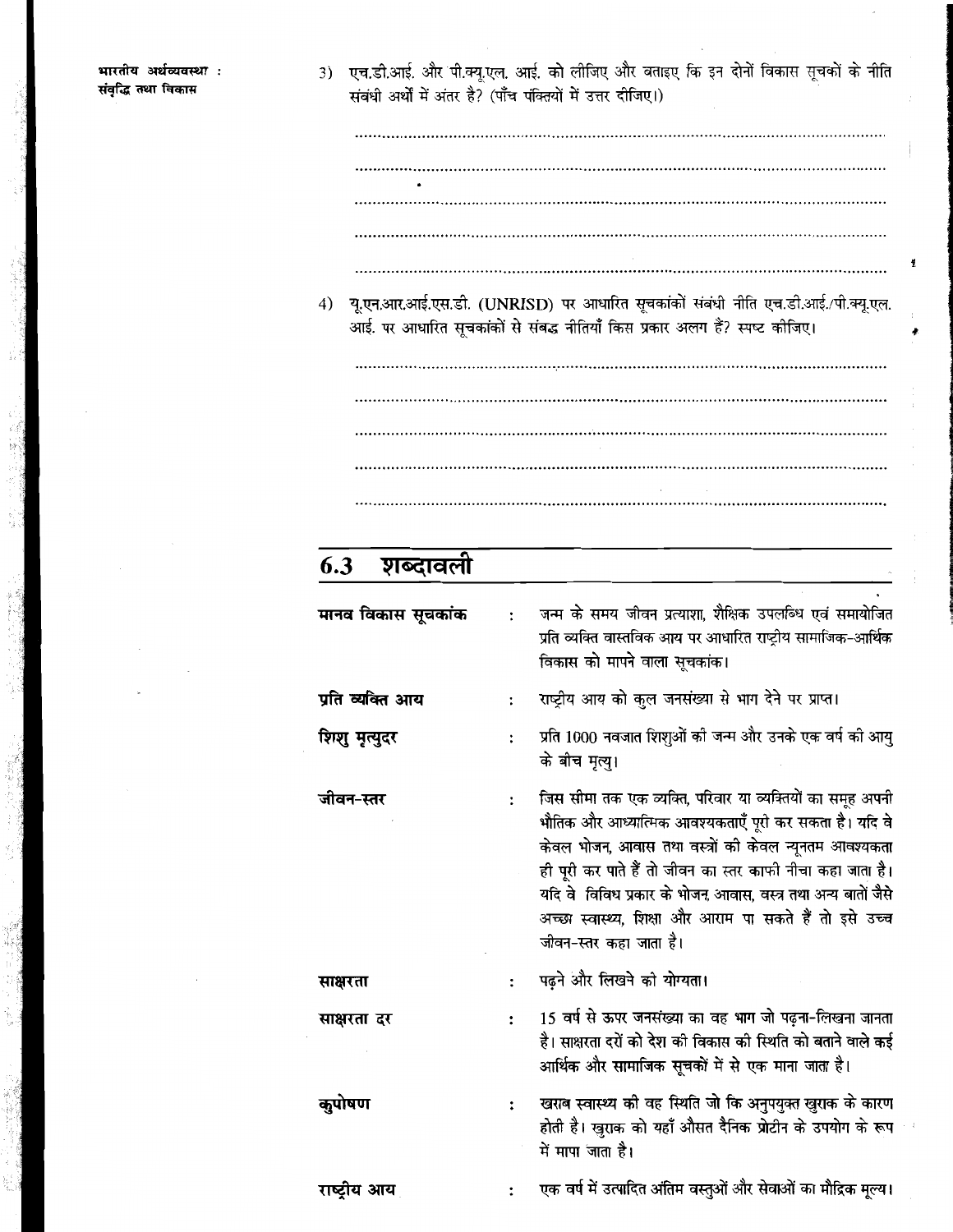|  | <b>जीवन की भौतिक गुणवत्ता  :</b> तीन सूचकों-प्रति हजार जनसंख्या के पीछे साक्षरता दर, शिश् |
|--|-------------------------------------------------------------------------------------------|
|  | मृत्युदर तथा डॉक्टरों की संख्या के औसत के रूप में एक संयुक्त                              |
|  | सामाजिक सूचक।                                                                             |

विकास के गैर-आर्थिक कारक, जैसे प्रति 1000 जनसंख्या के पीछे सामाजिक सूचक  $\ddot{\cdot}$ जीवन प्रत्याशा, साक्षरता दर, शिशु मृत्युदर तथा डॉक्टरों की संख्या।

- एक ऐसी स्थिति जिसमें विभिन्न कारक एक-दूसरे पर इस प्रकारन दुष्चक्र  $\ddot{\cdot}$ प्रभाव डालते हैं कि खराब स्थिति और भी खराब होती जाती है। जैसे गरीब देशों में कम आय के कारण उपभोग भी कम होता है, कम उपभोग से स्वास्थ्य कमज़ोर होता है, श्रम उत्पादिता कम होती है और गरीबी की स्थिति निरंतर बनी रहती है।
- कारक विश्लेषण एक ऐसा विश्लेषण जिसमें विभिन्न चरों या सूचकों को उनके  $\ddot{\cdot}$ परस्पर महत्त्व के अनुसार भार दिए जाते हैं। इन सबके भारित मूल्यों को जोड़कर ऐसे मूल्य ज्ञात किए जाते हैं जिससे विश्लेषण हेतु एक समय पर विभिन्न देशों की और विभिन्न समयों पर एक देश की तलना की जाती है।

#### कुछ उपयोगी पुस्तकें  $6.4$

EPW Research Foundation (1994): "Social Indicators of Development-II", Economic and Political Weekly, May 21, pp1300-1308.

Eswaran, Mukesh and Kotwal, Ashok (1994): "Why Poverty Persists in India", Oxford University Press, New Delhi, Ch.1, pp1-25.

Meier, G.M. (1991): "Leading Issues in Economic Development", Oxford University Press, Oxford, 4th Edition.

Todaro, Michael P (1994): "Economic Development", Longman Group, UK Limited, NY, Chs1, 3, 4, 5th Edition.

United Nations Development Programme (1996): "Human Development Report" 1996, Oxford University Press, New York.

World Bank (1991): "World Development Report- Challange of Development", Oxford University Press, New York.

### बोध प्रश्नों के उत्तर अथवा दिशा संकेत  $6.5$

# बोध प्रश्न 1

1) भाग 6.2 देखिए।

### बोध प्रश्न 2

क) एक वर्ष की आयु पर जीवन प्रत्याशा; ख) शिशु मृत्युदर; ग) साक्षरता  $1)$ 

- 2) क)  $100$
- 3) गलत
- उपभाग 6.3.1 पढिए। 4)